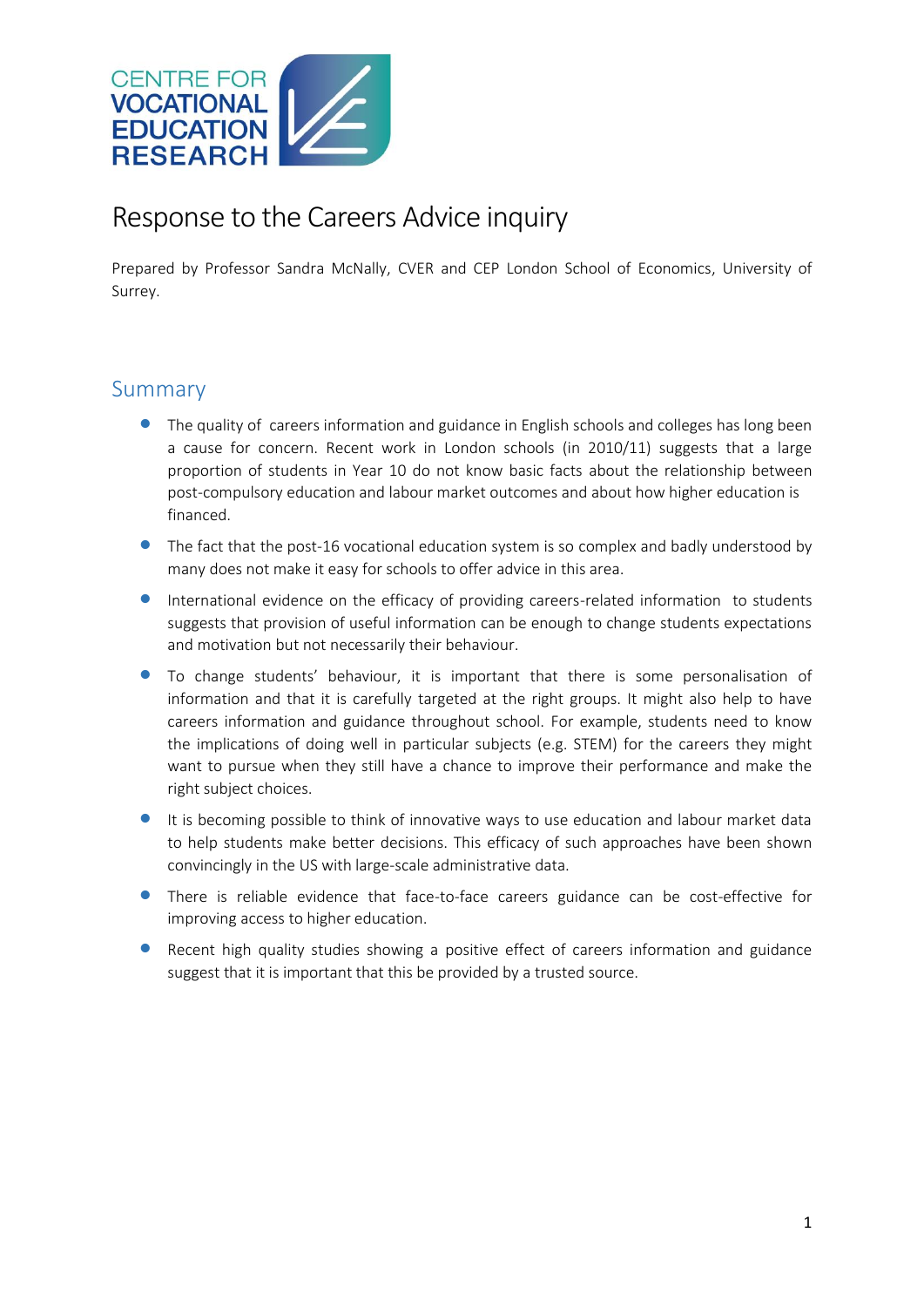- 1. My research activities in this area are (a) a literature review undertaken for the Sutton Trust in August 2009 about information advice and guidance in schools; (b) a survey of Year 10 students in 54 London Schools in 2010/11, in which an 'information experiment' was implemented and evaluated by a Randomised Control Trial; (c) a review of recent international economic studies (using Randomised Control Trials) evaluating the efficacy of careers information experiments for students' decisions. This will be published by the IZA World of Labor Series.
- 2. My input to this evidence is not comprehensive but focuses on insights from my work (especially b and c in paragraph 1). It most relates to the following in the terms of reference of the enquiry: 'How careers advice in schools and colleges can help to match skills with labour market needs'. I also direct the BIS-funded research centre: Centre for Vocational Education Research. We were launched in March 2015 and have a number of ongoing projects that will eventually help inform careers information and guidance at schools and colleges.
- 3. The vocational education system in England is very complex. There are many different vocational qualifications that might be pursued after GCSEs. It is difficult to categorise qualifications and describe progression pathways using the administrative data. Furthermore, apprenticeships are not a very commonly observed option for young people. For example, of those who completed their GCSE s in 2009/10, only 20% commenced any form of apprenticeship by age 20. In this context, careers guidance is difficult and problems are partly related to the more fundamental issue of complexity in the system.
- 4. Results for my study about London schools in the 2010/11 school year (McGuigan et al. 2014) show a poor level of baseline knowledge among 15 year-olds in terms of the costs and benefits of going to university. For example, only 45 per cent of students know that fees are paid after university, while only half of students recognise the fact that students loans are granted on very favourable conditions. One fifth of students do not think that a person has a better chance of getting a job if they stay on in education up to 18 (as opposed to leaving at age 16) or going to university (as opposed to leaving education at age 18). It is also surprising that 40-50% of students believe that their future earnings will not be affected by either their choice of institution or subject of study. While there are only 54 schools in our sample (10% of secondary schools in London), participating schools tend to be better performing and have fewer socio-economic problems. As the participating schools probably have better than average information on careers, our findings (on serious deficiencies in knowledge) does not bode well for schools outside the sample.
- 5. The above study, like several others, suggests that provision of careers-information can change students' knowledge and attitudes over the short-term. However, it also shows that it can be difficult to engage students on these issues – with many people who voluntarily access information being those who are most committed to engaging in post-compulsory education.
- 6. A Randomised Control Trial (RCT) in the US showed that sending regular text messages to  $6<sup>th</sup>$ and  $7<sup>th</sup>$  grade students (i.e. age 11-13) about the relationship between education and earnings was enough to increase students' knowledge and self-reported effort but not enough to improve their results. The problem was interpreted as students' not knowing how to translate their higher ambitions into better exam results (Fryer, 2013). A RCT directed to an older group of students in Finland also found no effect on behaviour (Pekkala et al. 2015).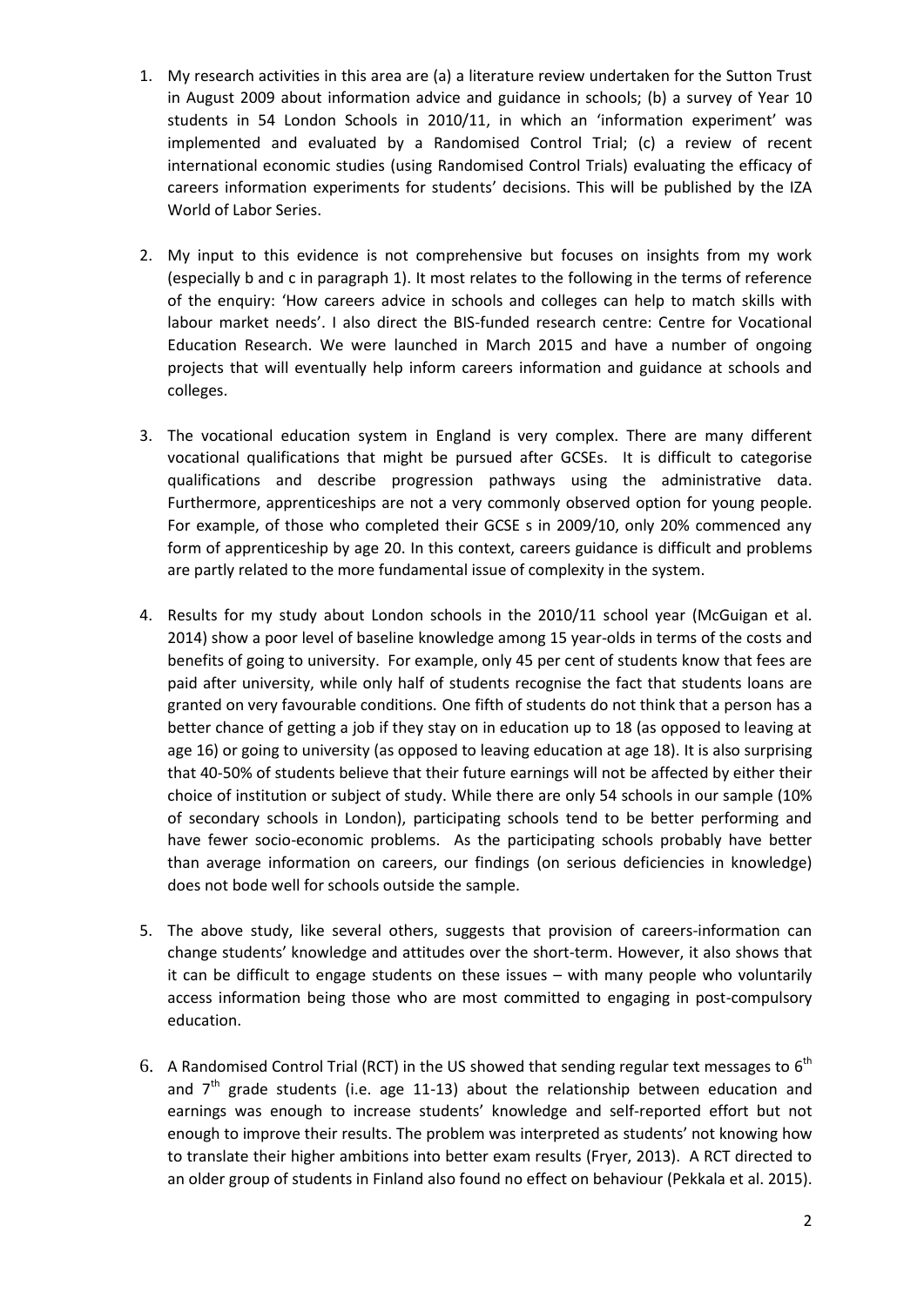This involved giving high school students information about the earnings returns to different courses of study. The study produced a change in application behaviour but not enrolment behaviour. A possible reason is that it might be too late to influence effort (via information) the year before decisions need to be made in a highly competitive system. A lesson from these very different studies (and other studies) is that constraints on students' ability to react to information and advice need to be taken into account when it comes to assessing whether approaches are actually effective.

- 7. One recent US study with potential high relevance to the English context is by Hoxby and Turner (2015). It uses administrative data to target high school seniors who are both very high-achieving and have low family income. Students are posted an information package which is 'semi-customized' for their situation (i.e. income and location) and includes a fee waiver for making college applications. The information package includes a guide on application strategies, a list of where similar students applied and compares institutions based on graduation rates, resources and costs. The findings are that students receiving this information apply to more institutions and enroll in better-performing institutions (with a better match between their academic ability and the average intake of the institution). It requires no 'face-to-face' contact at all and can be entirely devised based on administrative data (albeit in a very sophisticated way  $-$  to ensure that the right information package gets to the right target group at the right time). A big advantage is that it can get to students that are geographically dispersed and in schools that are not regularly enlisted in various forms of college outreach. Clearly such an approach would not be enough on its own to deal with all issues of careers advice and guidance. However, it might be one useful component within an overall strategy. The authors emphasise that is important that information be provided by a well-known and trusted source.
- 8. Another recent RCT study with very interesting results come from Paris (Goux et al. 2014). It focuses on decisions made at the end of middle schools (where students are aged 15/16) and targets the parents of young people who the school head teacher has identified as the most low-achieving. The background is that young people in this group often have unrealistically high expectations about where they can apply (in a competitive system). They have a high probability of repeating grades and eventually dropping out of education. The intervention aims to encourage the parents of these students to consider two-year vocational programs on their list of possibilities for the following year. The intervention consists of two group meetings with the head teacher. District experts prepared guidelines that explained how to inform and counsel families about the complex tracking system and the application and allocation mechanism. Parents were also shown a DVD showing students who explain how they perform in vocational education, although they failed in middle school. The effect of the intervention is to increase the proportion of students who enroll in two-year vocational programs (rather than repeat grades) and this outcome is shown to persist one year later. The success of this intervention is partly attributed to the active involvement of school principals for identification of appropriate groups of students, encouraging their parents to attend meetings, and facilitating the meetings themselves.
- 9. There are several studies showing that mentoring by college students can be very effective at influencing students to apply for and enroll in college. A recent example is by Carell and Sacerdote (2013). This approach is also advocated in a wider review published by the White House in January 2014: "Increasing college opportunities for low-income students: promising models and a call to action".